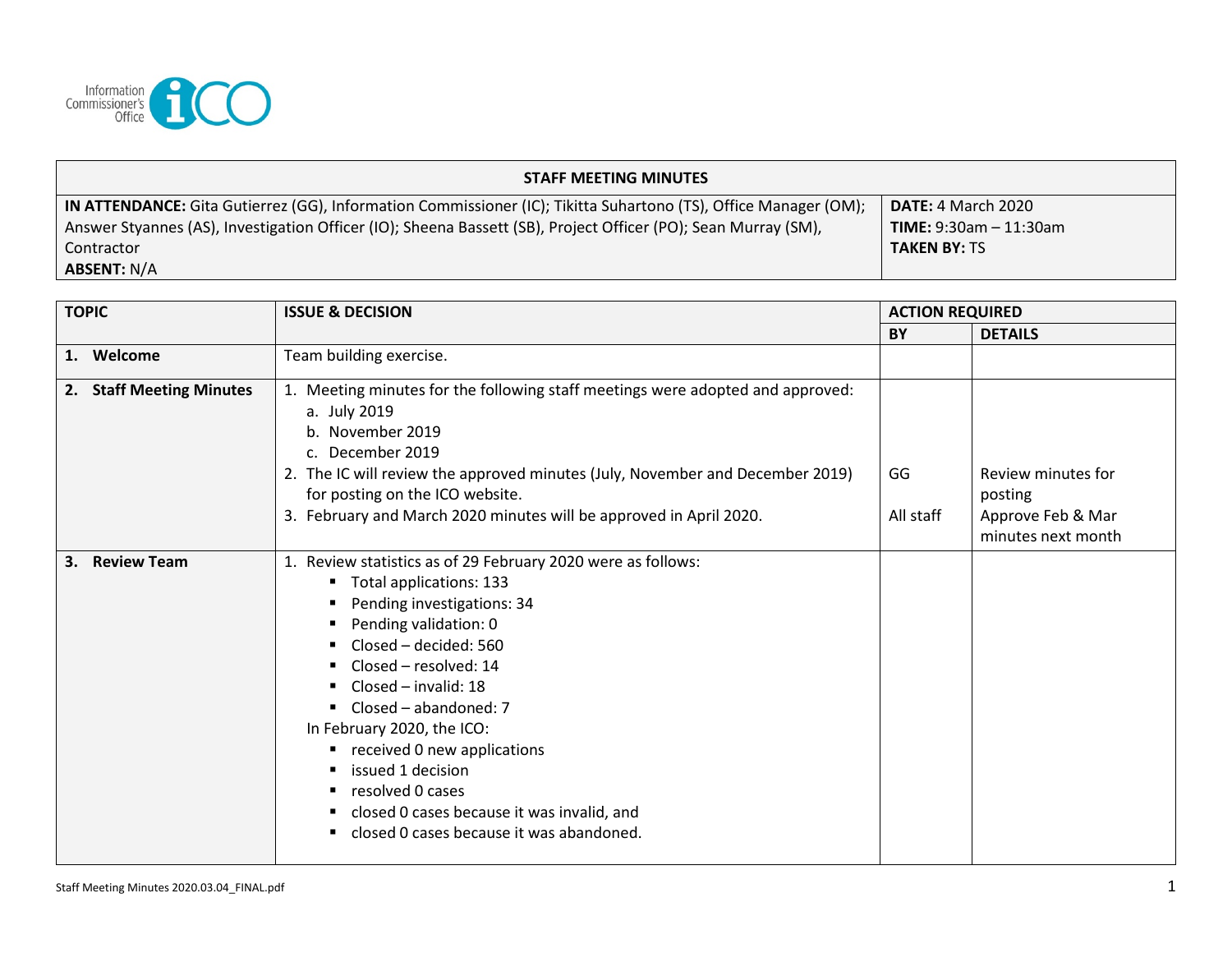|                           | 2. The IC issued her first Decision for the year in February.<br>3. The judicial review on Decision 24/2019 is ongoing.                                                                                                                                                                                                                                                                                                                                                                                                                                                                                                                                                                                                                                                                                                    |                                     |                                                                                                                  |
|---------------------------|----------------------------------------------------------------------------------------------------------------------------------------------------------------------------------------------------------------------------------------------------------------------------------------------------------------------------------------------------------------------------------------------------------------------------------------------------------------------------------------------------------------------------------------------------------------------------------------------------------------------------------------------------------------------------------------------------------------------------------------------------------------------------------------------------------------------------|-------------------------------------|------------------------------------------------------------------------------------------------------------------|
| 4. Finance/Administration | 1. The ICO budget is currently scheduled for Budget Debate on 16 March.<br>2. In preparation for year-end, the OM will email the Vacation Leave Tracker status<br>reports for staff's review and signature.<br>3. Staff are reminded to submit time-in-lieu schedules to the OM by this Friday. Any<br>pay-out requests also should be emailed to the OM by that day.<br>4. In the current 2018-2019 audit, the Office of the Auditor General is going to<br>review the ICO's Statement of Operations rather than the full Financial<br>Statement, to ensure clarity and more appropriate presentation of information<br>to the public on our expenditures.                                                                                                                                                                | <b>TS</b><br>All staff<br>All staff | <b>Email VLT reports</b><br>Review & sign VLT reports<br>Submit time-in-lieu & any<br>pay-out requests by Friday |
| 5. Human Resources        | 1. The ICO welcomes Sean Murray of the Newfoundland Office of the Information<br>and Privacy Commissioner, who will assist us in the upcoming weeks.<br>2. The IC and the OM received feedback on proposed staff trainings for 2020-2021.<br>Proposed trainings include project management for non-project managers,<br>writing and communications, PIPA, the Bribery Act, and health and safety.<br>3. The IC reminds staff of the ICO's clean desk policy, particularly now that the ICO<br>shares office space with the Privacy Commissioner and given there will be<br>cleaning and construction work ongoing in March. The IC and the Privacy<br>Commissioner signed an MOU, which includes a shared commitment to<br>developing appropriate policies and procedures for each office related to the<br>shared spaces. |                                     |                                                                                                                  |
| 6. Compliance             | 1. The IC commends SB and staff for a terrific job with the 2019 Annual Return<br>process. Out of approximately 202 public authorities, returns were obtained for<br>all but 4 public authorities.                                                                                                                                                                                                                                                                                                                                                                                                                                                                                                                                                                                                                         |                                     |                                                                                                                  |
| 7. Team/Culture Building  | 1. Staff lunch to welcome the ICO's new Investigation Officer and Sean Murray to<br>the ICO will be held next Friday at Cottage Café.<br>2. The ICO also may have a year-end activity at the end of March. Any suggestions<br>should be submitted to the OM or the IC.                                                                                                                                                                                                                                                                                                                                                                                                                                                                                                                                                     | All staff                           | Send suggestions for year-<br>end activity                                                                       |
| 8. Outreach/Education     | 1. The PO noted the following ICO publications to be posted to the website:<br>a. Approved meeting minutes - webpage for these and future uploads<br>b. Audit files and the ICO Financial Statements<br>c. The ICO's MOU with the Privacy Commissioner<br>2. The IC Briefing is scheduled for 11 March, and the Temporary Administrative<br>Assistant will manage the RSVPs.                                                                                                                                                                                                                                                                                                                                                                                                                                               | <b>SB</b>                           | Liaise with Oxygen for<br>Temp. Admin. Assistant's<br>access to RSVP inbox                                       |